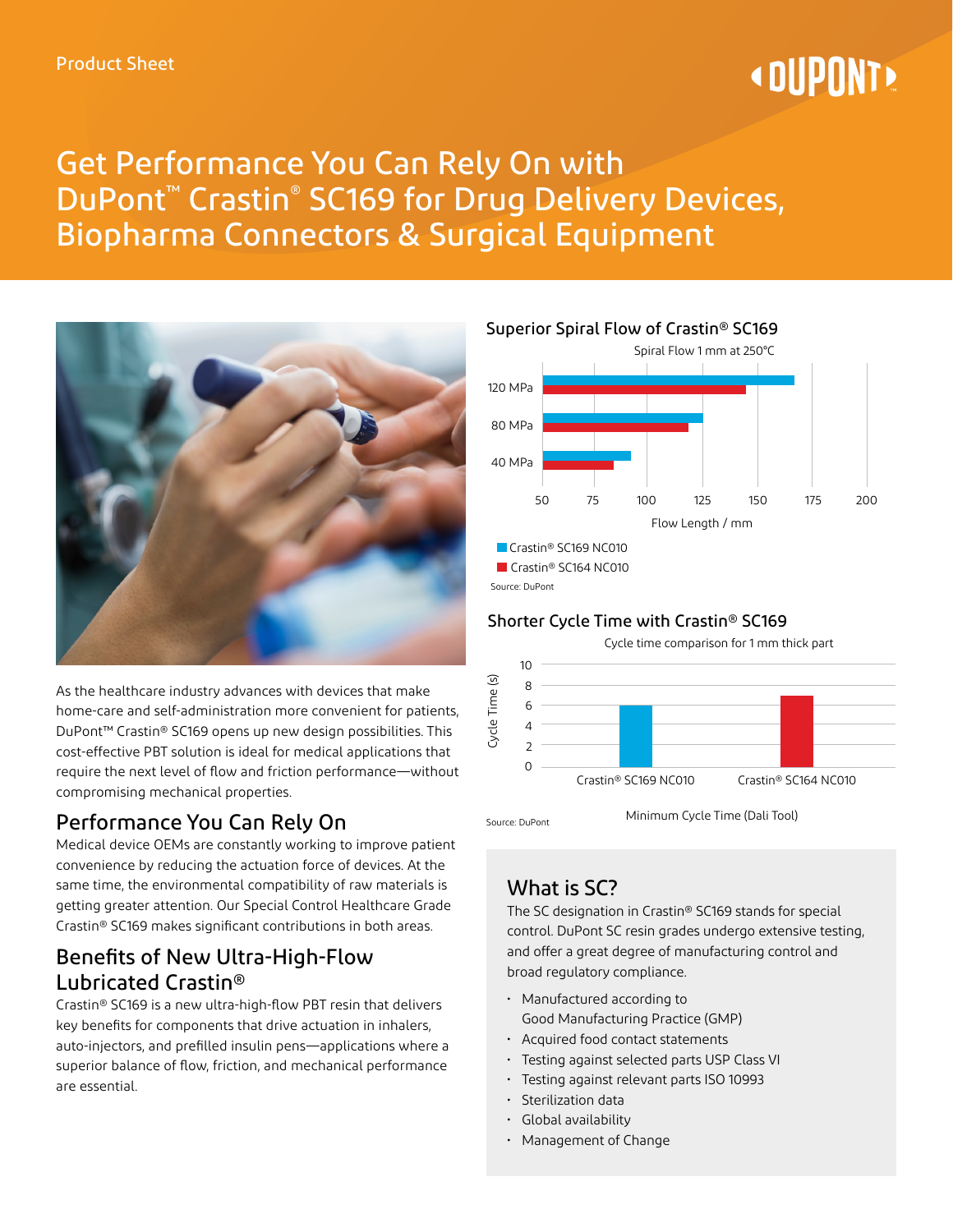This new material provides significant value by reducing costs in several ways:

- Superior flow can be translated into cycle-time reductions/ melt temperature adjustments. Crastin® SC169 also offers the potential of reduction in material consumption via thin-wall design.
- Productivity improvements: density advantages versus PTFE-containing resins, and typically lower burden to the environment due to lower carbon footprint (measured in GWP\*). The employed lubrification technology makes Crastin® SC169 suitable for E-beam/gamma sterilization and printing.
- Reduction of processing steps—with Crastin® SC169, there's no need for the application of fluorosilicone fluid to reduce friction in connector assemblies.

\*To be confirmed by a case-to-case comparison on three panel peer-reviewed LCA analyses.

## How Crastin® Mitigates Risk

Crastin® SC169 provides pharma OEMs and medical device tier suppliers a tool to mitigate regulatory risks because PTFE is not intentionally added in the formulation.

Plus, Crastin® SC169 is an effective means to minimize stick-slip with reduced static COF compared to PTFE-based materials. And its low dynamic COF values against a wide variety of countersurfaces makes it extremely versatile.

## Ideal for Many Applications

Healthcare and medical device applications for Crastin® SC169 include but are not limited to the following:

- Autoinjector and insulin pen components—number drums, screws, drive sleeves, and push buttons
- Surgical Equipment—trocar latches, surgical stapler, and laparoscopic surgical tool internal components
- Inhalers—actuators, dose counter buttons, and gear trains
- Fluid coupling quick disconnects



#### COF versus Traveled Distance

Internal test method against steel ball. Source: DuPont

#### Crastin® Dynamic and Static COF Behavior



Source: DuPont